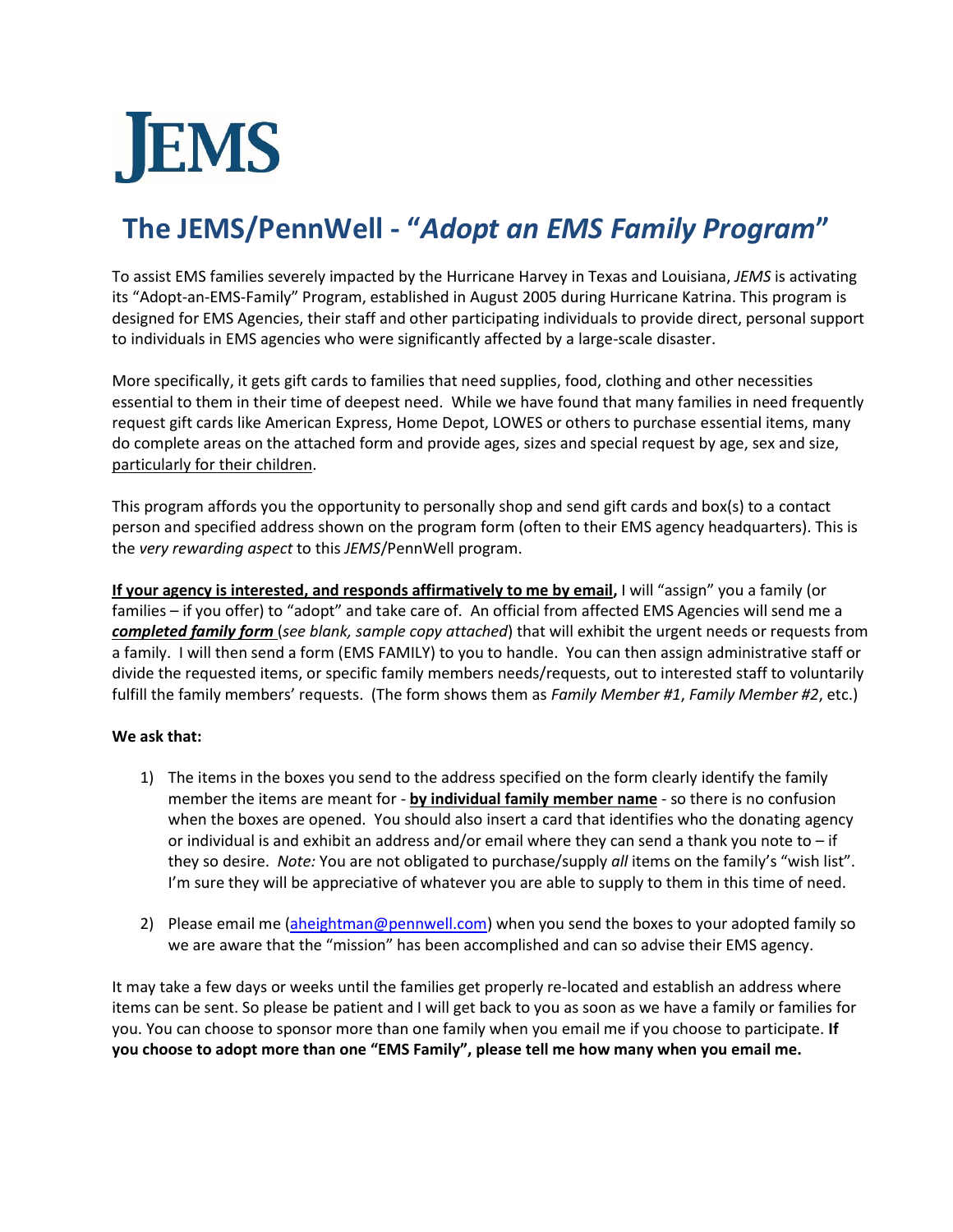In the event that there are sufficient (or too many) "adopting agencies" to meet the needs for families affected by this disaster, I can place you on hold and in cue for "adoption" of an EMS family in need of assistance after a future incident.

 *A.J.* 

**A.J. Heightman Editor-in-Chief,** *JEMS* **Journal of Emergency Medical Services 4180 La Jolla Village Drive, Suite 260 La Jolla, CA 92037-9142 A.J. Cell Number: 760/500-0648 [aheightman@pennwell.com](mailto:aheightman@pennwell.com) A.J. Office (Direct): 858/638-2605**